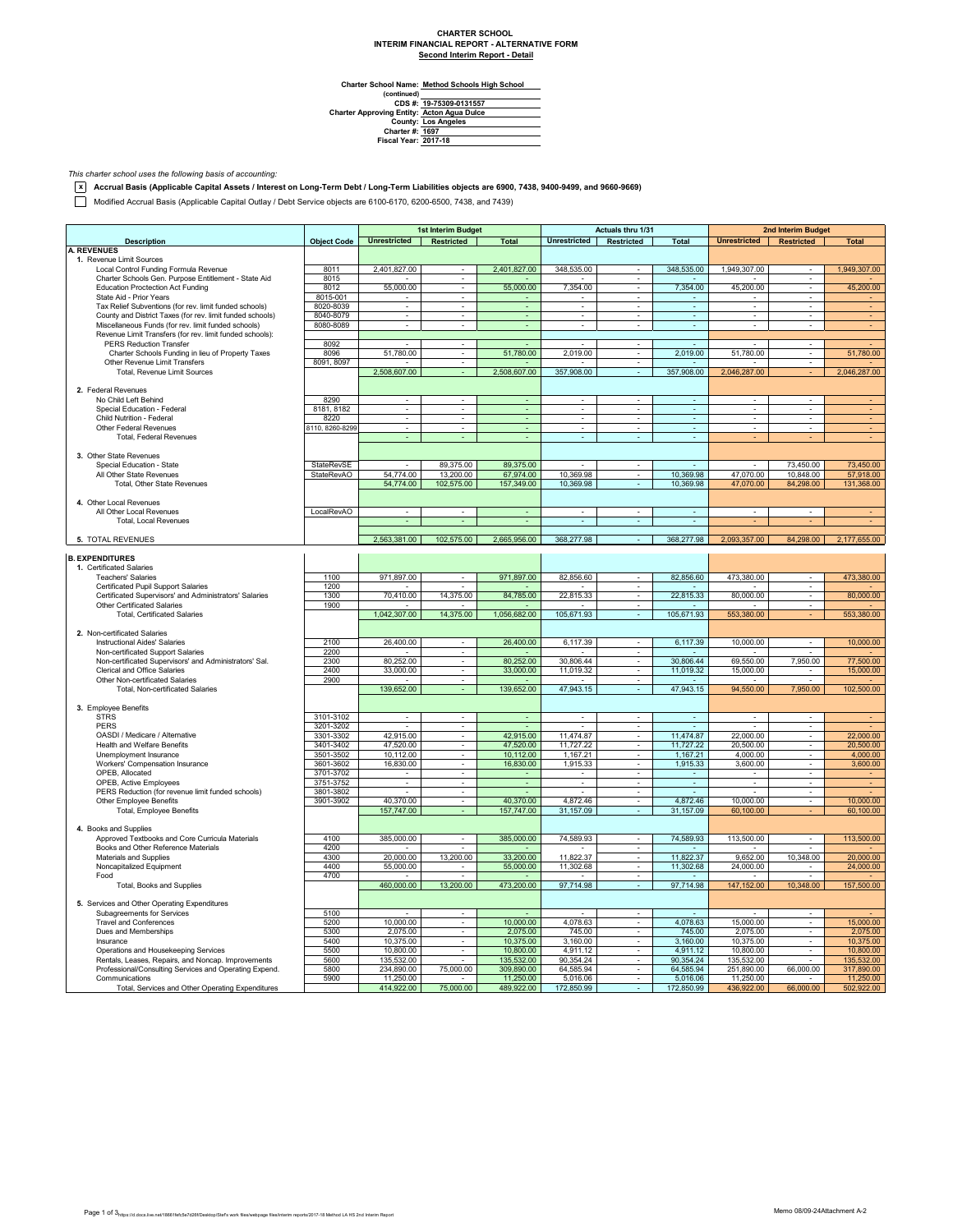## **CHARTER SCHOOL INTERIM FINANCIAL REPORT - ALTERNATIVE FORM Second Interim Report - Detail**

**Method Schools High School**

Charter School Name<br>
(continued)<br>
CDS #:<br>
Charter Approving Entity:<br>
County:<br>
Charter #:<br>
Fiscal Year: **19-75309-0131557 Acton Agua Dulce Los Angeles 1697 2017-18**

*This charter school uses the following basis of accounting:*

**x Accrual Basis (Applicable Capital Assets / Interest on Long-Term Debt / Long-Term Liabilities objects are 6900, 7438, 9400-9499, and 9660-9669)**

Modified Accrual Basis (Applicable Capital Outlay / Debt Service objects are 6100-6170, 6200-6500, 7438, and 7439)

|                                                                     |                    |                     | <b>1st Interim Budget</b> |                          |                          | <b>Actuals thru 1/31</b> |                          |                          | <b>2nd Interim Budget</b> |                  |
|---------------------------------------------------------------------|--------------------|---------------------|---------------------------|--------------------------|--------------------------|--------------------------|--------------------------|--------------------------|---------------------------|------------------|
| <b>Description</b>                                                  | <b>Object Code</b> | <b>Unrestricted</b> | <b>Restricted</b>         | <b>Total</b>             | <b>Unrestricted</b>      | <b>Restricted</b>        | <b>Total</b>             | <b>Unrestricted</b>      | <b>Restricted</b>         | <b>Total</b>     |
| 6. Capital Outlay (Objects 6100-6170, 6200-6500 for modified accrua |                    |                     |                           |                          |                          |                          |                          |                          |                           |                  |
| Land and Land Improvements                                          | 6100-6170          | $\sim$              | $\sim$                    | ÷.                       | $\overline{\phantom{a}}$ | $\sim$                   | $\omega$                 | $\overline{\phantom{a}}$ | ٠                         | $\sim$           |
| Buildings and Improvements of Buildings                             | 6200               | $\sim$              | $\sim$                    | $\sim$                   | $\sim$                   | $\sim$                   | $\sim$                   | $\blacksquare$           | ٠                         | $\sim$           |
| Books and Media for New School Libraries or Major                   |                    |                     |                           |                          |                          |                          |                          |                          |                           |                  |
| Expansion of School Libraries                                       | 6300               | $\sim$              | in 1999.                  | $\sim$                   | $\sim$                   | in 1919.                 | $\sim$                   | $\sim$                   | ÷                         | $\sim$           |
| Equipment                                                           | 6400               | $\sim$              | $\sim$                    | $\sim$                   | $\sim$                   | $\sim$                   | $\mathbf{r}$             | $\blacksquare$           | ٠                         | $\sim$           |
| <b>Equipment Replacement</b>                                        | 6500               | $\sim$              | $\sim$                    | $\sim$                   | $\overline{\phantom{a}}$ | $\sim$                   | $\sim$                   | $\overline{\phantom{a}}$ | $\overline{\phantom{a}}$  | $\omega_{\rm c}$ |
| Depreciation Expense (for full accrual only)                        | 6900               | ÷.                  | ÷.                        | $\blacksquare$           | ÷                        | $\sim$                   | ÷.                       | $\blacksquare$           | ÷                         | $\sim$           |
| Total, Capital Outlay                                               |                    | $\sim$              | $\sim$                    | $\sim$                   | $\sim$                   | $\sim$                   | $\sim$                   | ÷                        | $\overline{\phantom{a}}$  | $\sim$           |
|                                                                     |                    |                     |                           |                          |                          |                          |                          |                          |                           |                  |
| 7. Other Outgo                                                      |                    |                     |                           |                          |                          |                          |                          |                          |                           |                  |
| Tuition to Other Schools                                            | 7110-7143          | $\sim$              | $\sim$                    | ÷                        | $\sim$                   | $\sim$                   | $\sim$                   | $\sim$                   | $\mathbf{r}$              | $\sim$           |
| Transfers of Pass-through Revenues to Other LEAs                    | 7211-7213          | $\sim$              | $\sim$                    | ÷.                       | $\blacksquare$           | $\sim$                   | $\sim$                   | $\sim$                   | $\sim$                    | $\sim$           |
| Transfers of Apportionments to Other LEAs - Spec. Ed.               | 7221-7223SE        | ٠                   | $\overline{\phantom{a}}$  | ÷                        | $\overline{\phantom{a}}$ | $\overline{\phantom{a}}$ | ÷                        | $\blacksquare$           | ٠                         | $\sim$           |
| Transfers of Apportionments to Other LEAs - All Other               | 7221-7223AO        | ×.                  | $\sim$                    | ÷.                       | $\sim$                   | $\sim$                   | ÷.                       | $\sim$                   | $\sim$                    | $\sim$           |
| All Other Transfers                                                 | 7281-7299          | $\sim$              | $\sim$                    | $\sim$                   | $\sim$                   | $\sim$                   | $\sim$                   | $\overline{a}$           | $\overline{\phantom{a}}$  | $\sim$           |
| <b>Indirect Costs</b>                                               | 7350               | $\sim$              | $\sim$                    | ä,                       | $\sim$                   | $\sim$                   | $\mathbf{r}$             | $\overline{a}$           | ٠                         | ÷                |
| Debt Service:                                                       |                    |                     |                           |                          |                          |                          |                          |                          |                           |                  |
| Interest                                                            | 7438               | 550.00              | $\sim$                    | 550.00                   | 345.00                   | $\sim$                   | 345.00                   | 550.00                   | $\sim$                    | 550.00           |
| Principal                                                           | 7439               |                     |                           |                          |                          | $\sim$                   |                          |                          | ٠                         |                  |
|                                                                     |                    | 550.00              | $\sim$                    | 550.00                   | 345.00                   | $\sim$                   | 345.00                   | 550.00                   | $\sim$                    | 550.00           |
| Total, Other Outgo                                                  |                    |                     |                           |                          |                          |                          |                          |                          |                           |                  |
| 8. TOTAL EXPENDITURES                                               |                    | 2.215.178.00        | 102.575.00                | 2.317.753.00             | 455,683.14               | $\sim$                   | 455.683.14               | 1,292,654.00             | 84.298.00                 | 1.376.952.00     |
|                                                                     |                    |                     |                           |                          |                          |                          |                          |                          |                           |                  |
| C. EXCESS (DEFICIENCY) OF REVENUES OVER EXPEND.                     |                    |                     |                           |                          |                          |                          |                          |                          |                           |                  |
| BEFORE OTHER FINANCING SOURCES AND USES (A5-B8)                     |                    | 348,203,00          |                           | 348,203,00               | (87.405.16)              | $\sim$                   | (87.405.16)              | 800.703.00               |                           | 800,703.00       |
|                                                                     |                    |                     |                           |                          |                          |                          |                          |                          |                           |                  |
| <b>D. OTHER FINANCING SOURCES / USES</b>                            |                    |                     |                           |                          |                          |                          |                          |                          |                           |                  |
| 1. Other Sources                                                    | 8930-8979          | ٠                   | $\sim$                    | ÷                        | $\sim$                   | $\sim$                   | $\sim$                   | ٠                        | ٠                         | $\sim$           |
| 2. Less: Other Uses                                                 | 7630-7699          | $\sim$              | $\sim$                    | $\sim$                   | $\sim$                   | $\sim$                   | $\sim$                   | $\overline{\phantom{a}}$ | $\mathbf{r}$              | $\sim$           |
| 3. Contributions Between Unrestricted and Restricted Accounts       |                    |                     |                           |                          |                          |                          |                          |                          |                           |                  |
| (must net to zero)                                                  | 8980-8999          | $\sim$              | $\sim$                    | ÷                        | $\sim$                   | $\sim$                   | $\sim$                   | $\blacksquare$           | ٠                         |                  |
|                                                                     |                    |                     |                           |                          |                          |                          |                          |                          |                           | $\sim$           |
| 4. TOTAL OTHER FINANCING SOURCES / USES                             |                    | $\sim$              | $\sim$                    | $\overline{\phantom{a}}$ | $\sim$                   | $\sim$                   | $\sim$                   |                          |                           | $\sim$           |
|                                                                     |                    |                     |                           |                          |                          |                          |                          |                          |                           |                  |
| E. NET INCREASE (DECREASE) IN FUND BALANCE (C + D4)                 |                    | 348,203,00          |                           | 348.203.00               | (87.405.16)              | $\sim$                   | (87.405.16)              | 800,703.00               |                           | 800.703.00       |
|                                                                     |                    |                     |                           |                          |                          |                          |                          |                          |                           |                  |
| F. FUND BALANCE, RESERVES                                           |                    |                     |                           |                          |                          |                          |                          |                          |                           |                  |
| 1. Beginning Fund Balance                                           |                    |                     |                           |                          |                          |                          |                          |                          |                           |                  |
| a. As of July 1                                                     | 9791               | (94, 556.92)        | 75,000.00                 | (19, 556.92)             | (94, 556.92)             | 75,000.00                | (19, 556.92)             | (94.556.92)              | 75,000.00                 | (19, 556.92)     |
| b. Adjustments to Beginning Balance                                 | 9793, 9795         |                     |                           |                          |                          |                          |                          |                          |                           |                  |
| c. Adjusted Beginning Balance                                       |                    | (94, 556.92)        | 75,000.00                 | (19, 556.92)             | (94, 556.92)             | 75,000.00                | (19.556.92)              | (94, 556.92)             | 75,000.00                 | (19.556.92)      |
| 2. Ending Fund Balance, June 30 (E + F.1.c.)                        |                    | 253,646.08          | 75,000.00                 | 328,646,08               | (181.962.08)             | 75,000,00                | (106.962.08)             | 706.146.08               | 75,000.00                 | 781.146.08       |
|                                                                     |                    |                     |                           |                          |                          |                          |                          |                          |                           |                  |
| Components of Ending Fund Balance (Optional):                       |                    |                     |                           |                          |                          |                          |                          |                          |                           |                  |
| Reserve for Revolving Cash (equals object 9130)                     | 9711               | $\sim$              | $\sim$                    | $\sim$                   | $\overline{\phantom{a}}$ | $\sim$                   | $\sim$                   | $\overline{\phantom{a}}$ | $\sim$                    | $\sim$           |
| Reserve for Stores (equals object 9320)                             | 9712               | $\blacksquare$      | $\sim$                    | ÷.                       | $\blacksquare$           | $\sim$                   | ÷.                       | $\blacksquare$           | $\sim$                    | $\sim$           |
| Reserve for Prepaid Expenditures (equals object 9330)               | 9713               | ×.                  | $\sim$                    | $\sim$                   | $\sim$                   | $\sim$                   | $\sim$                   | $\sim$                   | $\mathbf{r}$              | $\sim$           |
| Reserve for All Others                                              | 9719               | $\sim$              | $\sim$                    | $\sim$                   | $\sim$                   | $\sim$                   | $\sim$                   | $\blacksquare$           | $\sim$                    | $\sim$           |
| <b>General Reserve</b>                                              | 9730               | 66,455.34           | ×                         | 66,455.34                | 13,670.49                | ×.                       | 13,670.49                | 38,779.62                | $\mathbf{r}$              | 38.779.62        |
| <b>Legally Restricted Balance</b>                                   | 9740               | $\sim$              | $\sim$                    | $\overline{\phantom{a}}$ | $\sim$                   | $\sim$                   | $\overline{\phantom{a}}$ | $\sim$                   | $\sim$                    | $\sim$           |
| Designated for Economic Uncertainties                               | 9770               | $\sim$              | $\sim$                    | $\sim$                   | $\overline{\phantom{a}}$ | $\sim$                   | $\sim$                   | $\sim$                   | $\sim$                    | $\sim$           |
| <b>Other Designations</b>                                           | 9775, 9780         | ÷                   |                           | ÷.                       | $\mathbf{r}$             |                          | ÷                        |                          |                           |                  |
| Undesignated / Unappropriated Amount                                | 9790               | 187,190,74          | 75,000.00                 | 262.190.74               | (195.632.57)             | 75,000.00                | (120.632.57)             | 667.366.46               | 75,000.00                 | 742.366.46       |
|                                                                     |                    |                     |                           |                          |                          |                          |                          |                          |                           |                  |